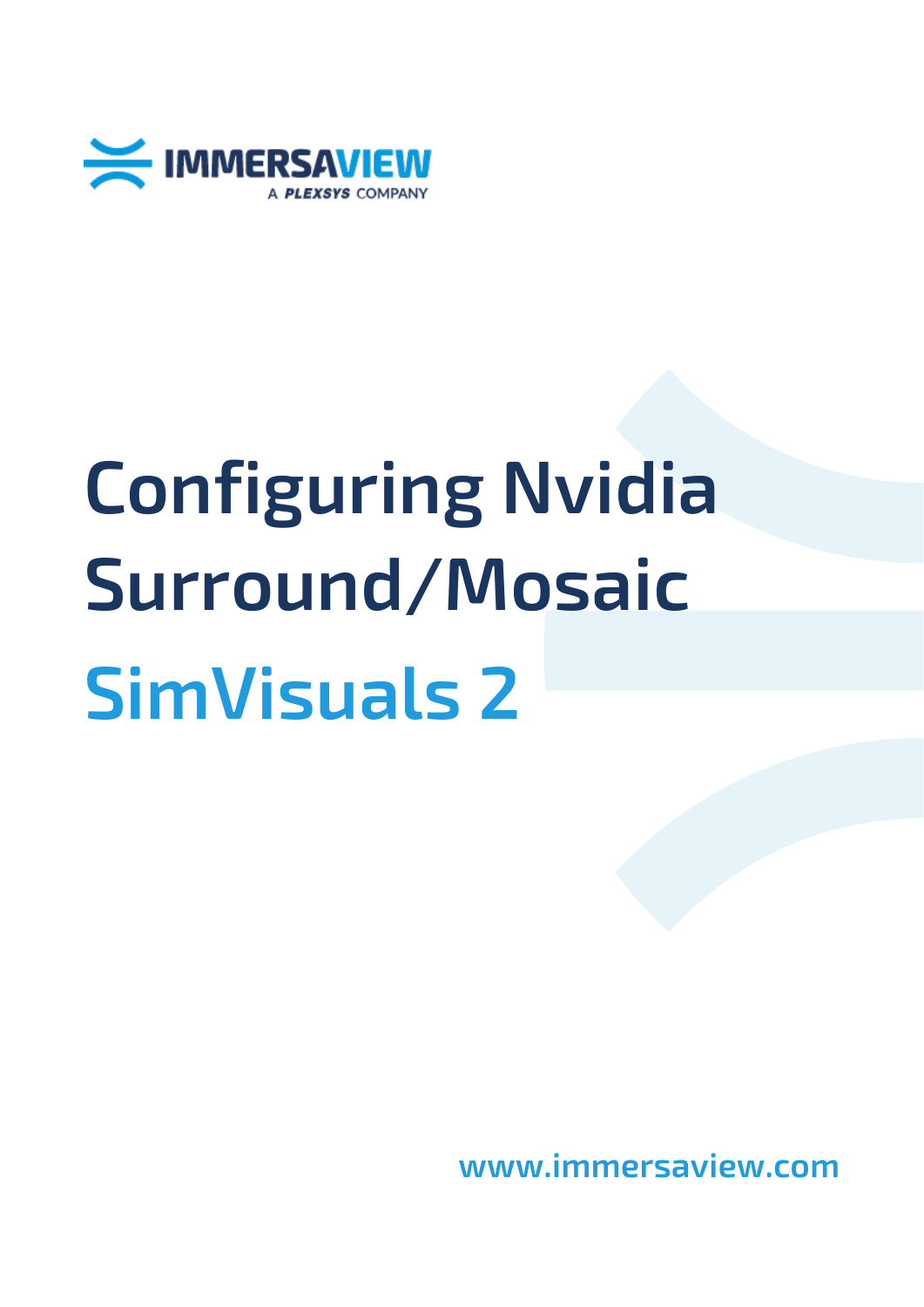| <b>Introduction</b>                          |  |
|----------------------------------------------|--|
| <b>Nvidia Surround</b>                       |  |
| Maximising windows across the entire display |  |
| <b>Nvidia Mosaic</b>                         |  |

## <span id="page-1-0"></span>**Introduction**

Nvidia Geforce GTX and RTX graphics cards allow you to use a feature called **Surround** to group multiple graphics card outputs into one seamless spanned display. Nvidia Quadro cards call this feature **Mosaic** which has slightly different benefits and use cases.

## <span id="page-1-1"></span>**Nvidia Surround**

When using Nvidia Geforce graphics cards, you will need to set up Nvidia Surround to use desktop applications with SimVisuals 2.

Right-click on the desktop and click **NVIDIA Control Panel**, otherwise, open the start menu and search for **NVIDIA Control Panel**.

Under **3D Settings**, click **Configure Surround, PhysX**



Figure.1. Nvidia Control Panel – Geforce Graphics Card

Click the checkbox **Span Displays with Surround**, then click **Configure**.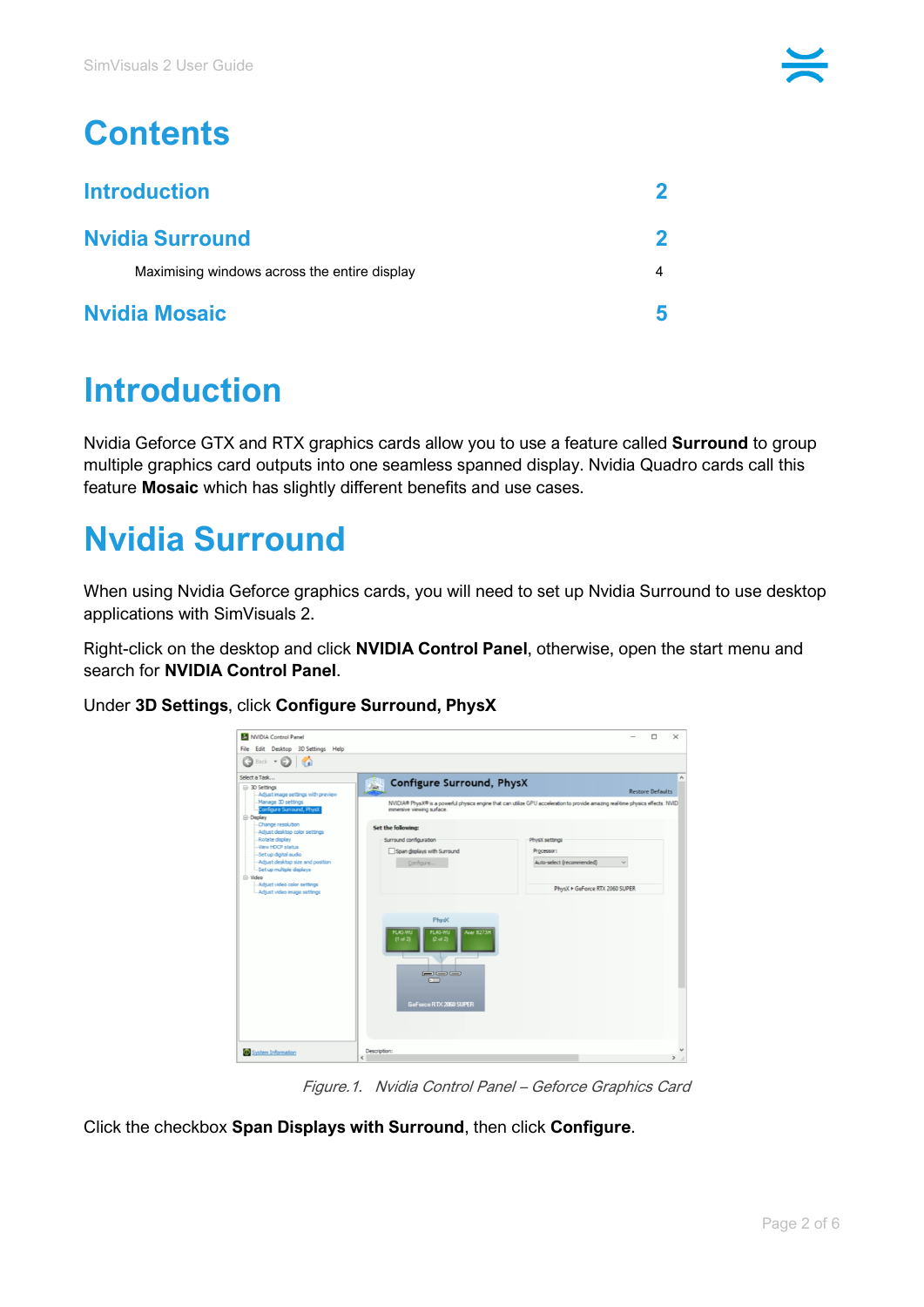

Note: There may be some apps that Nvidia Control Panel requires you to close before proceeding, once you have closed the apps, click **Continue**.

| <b>NVIDIA Set Up Surround</b><br>1                                                                                                                                                   |                                                                                                                            | $\times$<br>$\overline{\mathbf{2}}$                                      |
|--------------------------------------------------------------------------------------------------------------------------------------------------------------------------------------|----------------------------------------------------------------------------------------------------------------------------|--------------------------------------------------------------------------|
| <b>Displays</b><br>Topology:<br>$1 \times 2$<br>$\checkmark$<br>Displays:<br>GeForce RTX 2060 SUPER<br>□ 1.FL40-WU<br><b>⊠2.FL40-WU</b><br>3. Acer B273H<br>2 Displays are selected. | <b>Resolution</b><br>Resolution:<br>$\vee$ $\boxed{E_1^2}$<br>$4096 \times 1080$<br>Refresh Rate:<br>48 Hz<br>$\checkmark$ | <b>Bezel Correction</b><br>Bezels:<br>$0 \div$<br> oo <br>V <sub>1</sub> |

Figure.2. Nvidia Surround Configuration

Select the **Topology** that your projectors are laid out in, this is represented by rows and columns. In our example, we have two projectors side-by-side, 1 row with 2 columns, 1 x 2.

Next, select the checkboxes next to the displays/projectors that form a part of your overall system.

In the resolution section, attempt to select a multiple of your projector's native resolution. In our example, the projectors are 1920x1200, we have 2 columns, the native resolution is 3840x1200.

Drag the displays so the numbering matches the identifiers shown across each projector.

#### Click **Enable Surround**.

Note: In some cases, Nvidia Surround will select a default resolution which may not be native for your projectors and you may not have any other options in the dropdown box, we can resolve this issue in the following step.

|                         | Add or remove resolutions                                                                                                                                                                                                                                                                                                                                                           |  |
|-------------------------|-------------------------------------------------------------------------------------------------------------------------------------------------------------------------------------------------------------------------------------------------------------------------------------------------------------------------------------------------------------------------------------|--|
|                         | <b>Choose Surround resolutions</b>                                                                                                                                                                                                                                                                                                                                                  |  |
|                         | Active:<br>Inactive:                                                                                                                                                                                                                                                                                                                                                                |  |
|                         | 3840 × 1080<br>4096 × 1080 (in use)<br>$3840 \times 1200$<br>$3360 \times 1050$<br>$3200 \times 1024$<br>$3200 \times 1200$<br>$3200 \times 900$<br>$2800 \times 1050$<br>$\rightarrow$<br>$2304 \times 864$<br>2880 × 900<br>$2732 \times 768$<br>$2048 \times 1080$<br>$\leftarrow$<br>$2720 \times 768$<br>2560 × 1024<br>$2560 \times 960$<br>$2560 \times 800$<br>$\checkmark$ |  |
|                         | Restore                                                                                                                                                                                                                                                                                                                                                                             |  |
| Resolution:             | (i) To see bezel-corrected resolutions, activate bezel correction with the wizard.                                                                                                                                                                                                                                                                                                  |  |
| 喆<br>$4096 \times 1080$ |                                                                                                                                                                                                                                                                                                                                                                                     |  |
|                         | OK<br>Cancel                                                                                                                                                                                                                                                                                                                                                                        |  |

Figure.3. Nvidia Surround Resolution Selection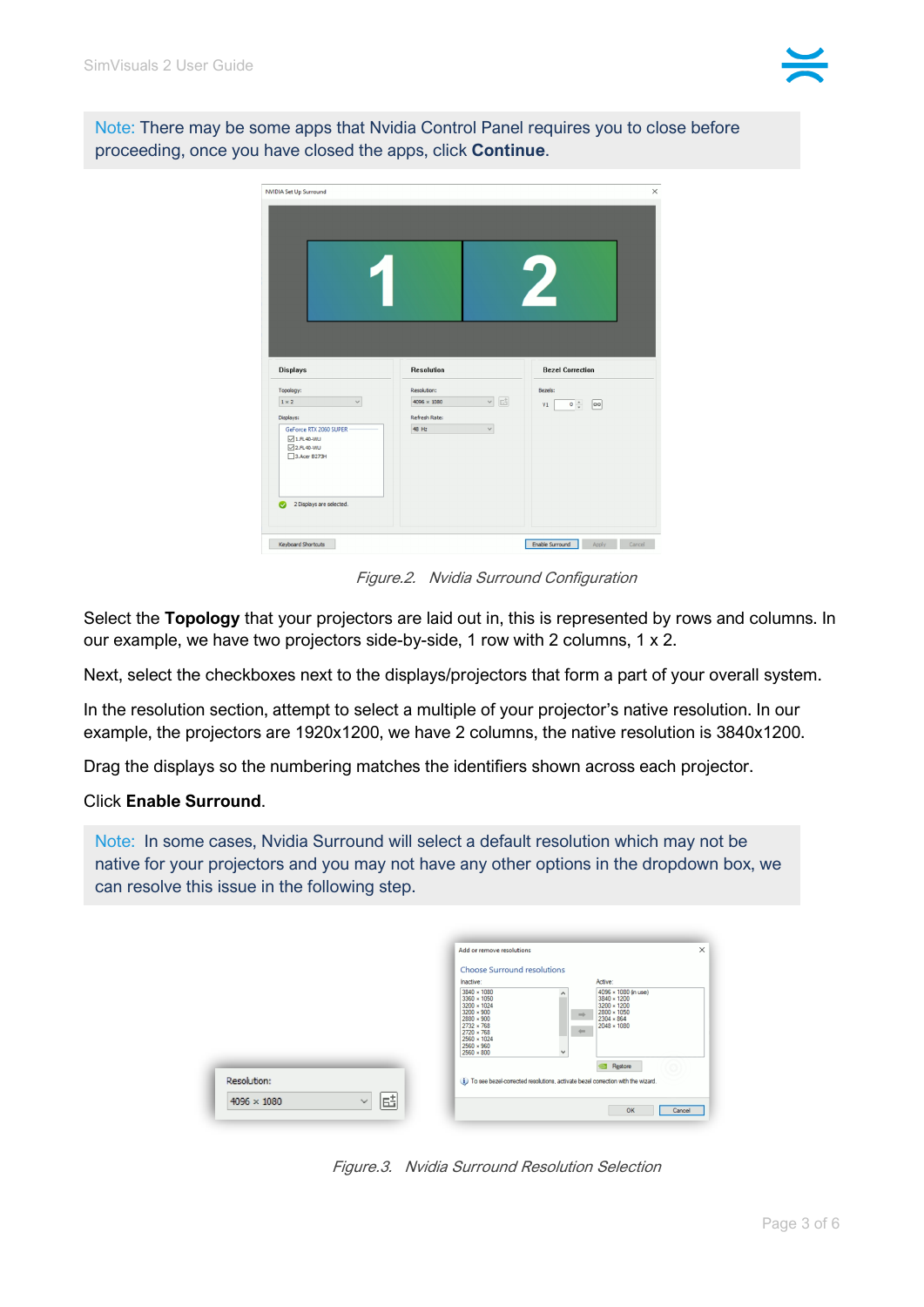

Now that surround is enabled, there should be more options in the dropdown box, if not, click the **+/** button next to the dropdown. Select your projector's native resolution multiple, and use the right arrow button to add it to the **Active** list.

| NVIDIA Set Up Surround                                                                                                                                                                      |                                                                                                                                                                                                                                                                                                                                                                                                                                                                                                      | $\times$                                |
|---------------------------------------------------------------------------------------------------------------------------------------------------------------------------------------------|------------------------------------------------------------------------------------------------------------------------------------------------------------------------------------------------------------------------------------------------------------------------------------------------------------------------------------------------------------------------------------------------------------------------------------------------------------------------------------------------------|-----------------------------------------|
|                                                                                                                                                                                             | Surround is enabled                                                                                                                                                                                                                                                                                                                                                                                                                                                                                  | $\overline{\mathbf{2}}$                 |
| <b>Displays</b>                                                                                                                                                                             | <b>Resolution</b>                                                                                                                                                                                                                                                                                                                                                                                                                                                                                    | <b>Bezel Correction</b>                 |
| Topology:<br>$1 \times 2$<br>$\checkmark$<br>Displays:<br>GeForce RTX 2060 SUPER<br><b>2</b> 1.FL40-WU<br><b>2.FL40-WU</b><br>3. Acer B273H<br>$\left\langle \right\rangle$<br>$\mathbf{r}$ | Resolution:<br>屆<br>$4096 \times 1080$<br>$4096 \times 1080$<br>$3840 \times 1200$ (recommended)<br>$3200 \times 1200$<br>$2800 \times 1050$<br>$2304 \times 864$<br>$2048 \times 1080$<br>$1920 \times 1200$<br>$1920 \times 1080$<br>$1680 \times 1050$<br>$1600 \times 1200$<br>$1600 \times 1024$<br>$1600 \times 900$<br>$1440 \times 900$<br>$1400 \times 1050$<br>$1366 \times 768$<br>$1360 \times 768$<br>$1280 \times 1024$<br>$1280 \times 960$<br>$1280 \times 800$<br>$1280 \times 768$ | Bezels:<br>$0\frac{1}{x}$<br> oo <br>V1 |
| Keyboard Shortcuts                                                                                                                                                                          | $1280 \times 720$<br>$1152 \times 864$<br>$1024 \times 768$                                                                                                                                                                                                                                                                                                                                                                                                                                          | Disable Surround<br>Cancel<br>Apply     |

Figure.4. Nvidia Surround Native Projector Resolution

You should now be able to select the native resolution for your projectors, then press **Apply**.

Tip: If the apply button is off the screen and you can't reach it, press **Alt + A** on the keyboard.

### **Maximising windows across the entire display**

<span id="page-3-0"></span>By default, when you press the maximise button on any window with Surround enabled, it will only maximise to the size of one projector.

| <b>Surround Displays</b><br>Confine Taskbar to Single Display<br>$\checkmark$<br>Back<br>Maximize Windows Across All Displays<br><b>Enable Developer Settings</b><br>۸<br>ure Surround, PhysX<br>Add Desktop Context Menu<br><b>Restore Defaults</b><br>Show Notification Tray Icon<br>-Adju<br>-Man<br>K® is a powerful physics engine that can utilize GPU acceleration to provide amazing real-time physics effects. NVID<br>Display GPU Activity Icon in Notification Area<br>ha surface.<br>w<br>Change resolution<br><b>Set the following:</b><br>Adjust desktop color settings<br>Rotate display<br>Surround configuration<br>PhysX settings<br><b>View HDCP status</b><br>Span displays with Surround<br>Processor:<br>Set up digital audio<br>-Adjust desktop size and position<br>Auto-select (recommended)<br>Configure<br>$\ddot{}$<br>-Set up multiple displays<br>-Adjust video color settings<br>PhysX > GeForce RTX 2060 SUPER<br>-Adjust video image settings<br>PhysX<br><b>Acer B273H</b><br>FL40-WU<br>FL40-WU<br>2e(2)<br>[1ot 2]<br>---<br>Fiin<br>GeForce RTX 2060 SUPER | NVIDIA Control Panel<br>Desktop 3D Settings Help<br>File Edit          | $\Box$ | $\times$ |
|-------------------------------------------------------------------------------------------------------------------------------------------------------------------------------------------------------------------------------------------------------------------------------------------------------------------------------------------------------------------------------------------------------------------------------------------------------------------------------------------------------------------------------------------------------------------------------------------------------------------------------------------------------------------------------------------------------------------------------------------------------------------------------------------------------------------------------------------------------------------------------------------------------------------------------------------------------------------------------------------------------------------------------------------------------------------------------------------------|------------------------------------------------------------------------|--------|----------|
|                                                                                                                                                                                                                                                                                                                                                                                                                                                                                                                                                                                                                                                                                                                                                                                                                                                                                                                                                                                                                                                                                                 | G<br>Select a Task<br><b>⊞</b> -3D Settl<br><b>Display</b><br>in-Video |        |          |
|                                                                                                                                                                                                                                                                                                                                                                                                                                                                                                                                                                                                                                                                                                                                                                                                                                                                                                                                                                                                                                                                                                 |                                                                        |        |          |

Figure.5. Nvidia Surround Maximising Windows Configuration

To have windows maximise to the full size of your screen, Click **Desktop** > **Surround Displays** > **Maximise Windows Across All Displays**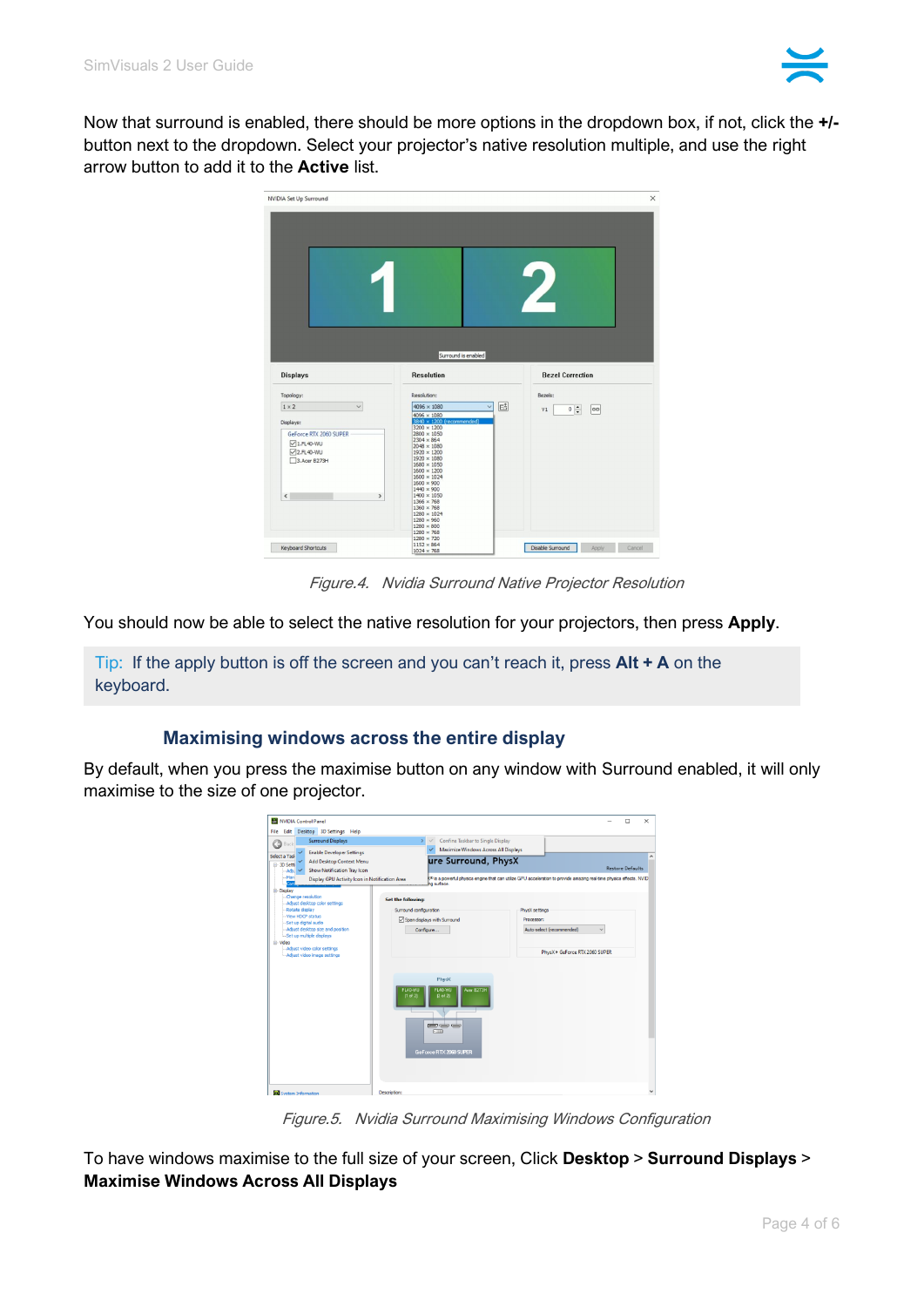## <span id="page-4-0"></span>**Nvidia Mosaic**

When using Nvidia Quadro graphics cards, you will need to set up Nvidia Mosaic to use desktop applications with SimVisuals 2.

Right-click on the desktop and click **NVIDIA Control Panel**, otherwise, open the start menu and search for **NVIDIA Control Panel**.

Under **Workstation**, click on **Set up Mosaic**

| NVIDIA Control Panel                                                                                                                                                              |                                                                                                                                            |                      |                          | $\sim$ | $\Box$ | $\times$            |
|-----------------------------------------------------------------------------------------------------------------------------------------------------------------------------------|--------------------------------------------------------------------------------------------------------------------------------------------|----------------------|--------------------------|--------|--------|---------------------|
| File Edit Desktop Workstation Help                                                                                                                                                |                                                                                                                                            |                      |                          |        |        |                     |
| .  10 <del>0</del>                                                                                                                                                                |                                                                                                                                            |                      |                          |        |        |                     |
| Select a Task                                                                                                                                                                     | <b>Set Up Mosaic</b>                                                                                                                       |                      |                          |        |        | $\hat{\phantom{a}}$ |
| E-3D Settings<br>-Adjust image settings with preview<br>-Manage 3D settings<br>-Set PhysX Configuration<br><b>Display</b><br>-Change resolution<br>-Adjust desktop color settings | Mosaic technology creates a single desktop from multiple displays and GPUs. Bezel correction is available to create a seamless image.      |                      |                          |        |        |                     |
| -Rotate display<br>-View HDCP status<br>-Set up digital audio<br>-Adjust desktop size and position<br>-Set up multiple displays                                                   | Create new configuration<br><b>AND</b>                                                                                                     |                      |                          |        |        |                     |
| i Video                                                                                                                                                                           |                                                                                                                                            |                      | <b>Identify displays</b> |        |        |                     |
| -Adjust video color settings<br>Adjust video image settings                                                                                                                       |                                                                                                                                            |                      |                          |        |        |                     |
| Workstation                                                                                                                                                                       | Sync Capability Information                                                                                                                |                      |                          |        |        |                     |
| -View system topology<br>Set up Mosaic<br>-Change ECC state<br>Manage GPU Utilization                                                                                             | GPU/Displays<br>Quadro RTX 5000<br>1. BenQ GP3<br>2. BenQ GP3                                                                              | Sync capability<br>刪 |                          |        |        |                     |
|                                                                                                                                                                                   |                                                                                                                                            |                      |                          |        |        |                     |
|                                                                                                                                                                                   | Conditions to set up Mosaic:<br>. All displays must have at least one display timing (including all advanced timing parameters) in common. |                      |                          |        |        |                     |
|                                                                                                                                                                                   | . You may use NVIDIA approved adaptors to connect the GPUs to the displays.                                                                |                      |                          |        |        |                     |
| System Information                                                                                                                                                                |                                                                                                                                            |                      |                          |        |        |                     |

Figure.6. Nvidia Control Panel – Geforce Graphics Card

#### Click **Create new configuration**

Note: There may be some apps that Nvidia Control Panel requires you to close before proceeding, once you have closed the apps, click **Continue**.

| NVIDIA Mosaic set up                                                                             |                                    |             | $\Box$ | $\times$ |
|--------------------------------------------------------------------------------------------------|------------------------------------|-------------|--------|----------|
| Mosaic Displays                                                                                  | Topology: 1 x 2                    |             |        |          |
| 1. Select topology 2. Select displays 3. Arrange displays 4. Adjust overlap and bezel correction |                                    |             |        |          |
| Number of displays:<br>$2^{\circ}$                                                               | Configuration Name<br>Mosaic setup |             |        |          |
| $\checkmark$                                                                                     |                                    |             |        |          |
| Topology (rows x columns):<br>$1 \times 2$<br>$\vee$                                             |                                    |             |        |          |
| <b>Orientation of displays:</b>                                                                  |                                    |             |        |          |
| $\checkmark$<br>Landscape                                                                        |                                    |             |        |          |
|                                                                                                  |                                    |             |        |          |
| Maximum GPU Topology                                                                             |                                    |             |        |          |
| (e) Minimum GPU Topology                                                                         |                                    |             |        |          |
| I am using recommended connections for the selected topology.                                    |                                    |             |        |          |
| Enable Mosaic                                                                                    |                                    |             |        |          |
| Selected topology:                                                                               |                                    |             |        |          |
|                                                                                                  |                                    |             |        |          |
|                                                                                                  |                                    |             |        |          |
|                                                                                                  |                                    |             |        |          |
|                                                                                                  |                                    |             |        |          |
|                                                                                                  |                                    |             |        |          |
|                                                                                                  |                                    |             |        |          |
|                                                                                                  |                                    |             |        |          |
|                                                                                                  |                                    |             |        |          |
|                                                                                                  |                                    |             |        |          |
|                                                                                                  |                                    |             |        |          |
|                                                                                                  |                                    |             |        |          |
|                                                                                                  |                                    |             |        |          |
|                                                                                                  |                                    | <b>Back</b> | Next   |          |
|                                                                                                  |                                    |             |        |          |

Figure.7. Nvidia Mosaic Topology

Select the **Topology** that your projectors are laid out in, this is represented by rows and columns. In our example, we have two projectors side-by-side, 1 row with 2 columns, 1 x 2. Then press **Next**